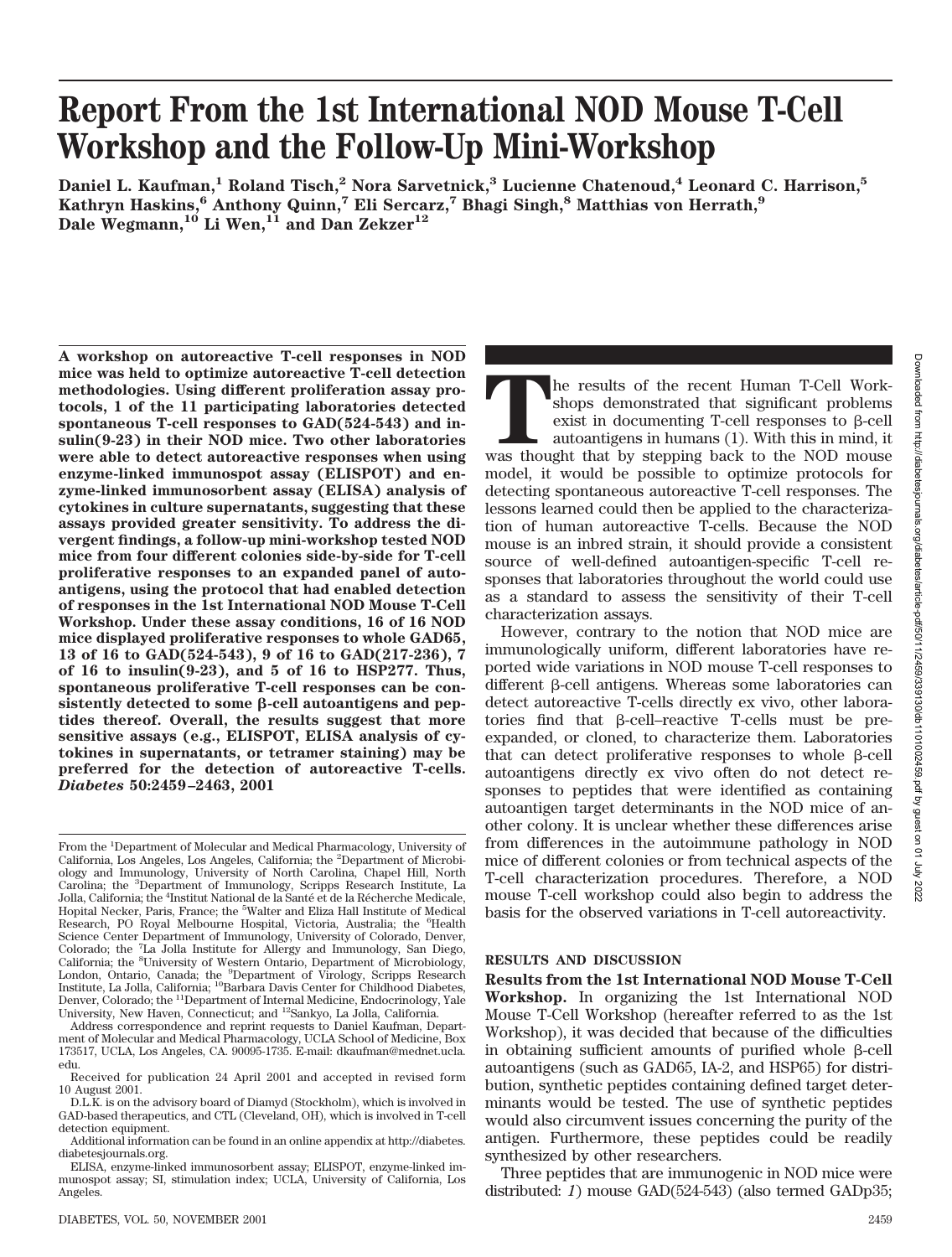#### TABLE 1

Detection of T-cell responses

| Assay                                                  | Result                                                                                                                                          |
|--------------------------------------------------------|-------------------------------------------------------------------------------------------------------------------------------------------------|
| Laboratory no. 1                                       |                                                                                                                                                 |
| Proliferation                                          | Responses to GAD(524-543) and insulin (9-23) detected (SIs $\sim$ 10)                                                                           |
| Laboratory no. 2                                       |                                                                                                                                                 |
| Proliferation                                          | No responses detected                                                                                                                           |
| Laboratory no. 3                                       |                                                                                                                                                 |
| Proliferation                                          | No responses to $GAD(524-543)$ or insulin(9-23) Responses detected to $GAD(217-236)$<br>(average $SI \sim 3$ )                                  |
| ELISA analysis of cytokines in culture<br>supernatants | Responses detected to GAD(524-543) and insulin(9-23)( $\sim$ 5-fold over background)<br>and to $GAD(217-236)$ ( $\sim$ 43-fold over background) |
| Laboratory no. 4                                       |                                                                                                                                                 |
| Proliferation                                          | No responses detected                                                                                                                           |
| Laboratory no. 5                                       |                                                                                                                                                 |
| Proliferation                                          | No responses detected                                                                                                                           |
| Preexpansion of cells followed by<br><b>ELISPOT</b>    | Responses detected to $GAD(524-543)$ (>100 spots over background) but not to<br>$insulin(9-23)$                                                 |
| Laboratory no. 6                                       |                                                                                                                                                 |
| Proliferation                                          | No responses detected                                                                                                                           |
| Laboratory no. 7                                       |                                                                                                                                                 |
| Proliferation                                          | No responses detected                                                                                                                           |
| Laboratory no. 8                                       |                                                                                                                                                 |
| Proliferation                                          | No responses detected                                                                                                                           |
| Laboratory no. 10                                      |                                                                                                                                                 |
| Proliferation                                          | No responses detected                                                                                                                           |
| <b>ELISPOT</b>                                         | No responses detected                                                                                                                           |
| Laboratory no. 12                                      |                                                                                                                                                 |
| Proliferation                                          | No responses detected                                                                                                                           |
| <b>CFSE-FACS</b>                                       | No responses detected                                                                                                                           |
| <b>ELISPOT</b>                                         | No responses detected                                                                                                                           |
| Laboratory no. 13                                      |                                                                                                                                                 |
| Proliferation                                          | No responses detected                                                                                                                           |

FACS, –fluorescence activated cell sorter.

SRLSKVAPVIKARMMEYGTT) (2); *2*) insulin B chain(9-23) (SHLVEALYLVCGERG) (3); and *3*) a control self-peptide from mouse serum albumin, MSA(560-574) (KPKATAE  $QLKTVMDD$ ) (4). All of these peptides were  $>95\%$  pure and had been functionally tested in the laboratories that had contributed them. Each peptide was dissolved to 700 mol/l, and aliquots were sent frozen in coded tubes to the participating laboratories.

The participating laboratories tested for splenic T-cell proliferative responses to these peptides (and any other antigens they wanted to add) in female NOD mice 7–10 weeks of age as well as age- and sex-matched wildtype mice (e.g., BALB/c and C57BL6). Neither the proliferation protocol nor the media were standardized. Each laboratory used its own preferred assay protocol and reagents. As a reference, we distributed a detailed T-cell proliferation protocol (from laboratory no. 1). Participating investigators were encouraged to perform other assays as well, such as enzyme-linked immunospot assay (ELISPOT) and enzyme-linked immunosorbent assay (ELISA) of cytokines in the media, to cross-compare the sensitivity of the assays.

The following participants' laboratories were included: L.C. (Paris), L.C.H. (Melbourne, Australia), K.H. (Denver, CO), D.L.K. (Los Angeles), N.S. (La Jolla, CA), E.S. (La Jolla), B.S. (London, ON), R.T. (Chapel Hill, NC), D.W. (Denver, CO), M.V.H. (La Jolla), and L.W. (New Haven, CT). Each laboratory was assigned a code number, and the results were presented in an anonymous fashion at the Juvenile Diabetes Foundation International–sponsored conference "Predicting Diabetes and Response to Preventive Therapy: Can Animal Models Provide Lessons for Man?" at Snow Mountain, Colorado, October 2000.

Altogether, only 3 of the 11 participating laboratories could detect T-cell responses to either insulin(9-23) or GAD(524-543) in their NOD mice (Table 1). There was no apparent association between the ability to detect responses and the origin of the NOD mouse colony. Among the three laboratories that detected responses, one colony was expanded from Jax NOD mice (laboratory no. 3), and two were expanded from Taconic Farms NOD mice (laboratory nos. 1 and 5). Of the -90 control wild-type mice tested among the 11 participating laboratories, only 1 mouse had a response to an autoantigen that was considered to be significant.

Among the three laboratories that did detect responses in their NOD mice, the following results were reported:

- Laboratory no. 1 used a proliferation assay and detected strong responses to both GAD(524-543) and insulin(9- 23) in all of the NOD mice they tested, with stimulation indexes (SIs) of  $\sim$ 10.
- Laboratory no. 3 tested spleen cells from the same individual mice for both antigen-specific proliferative responses and induced cytokines in culture supernatants by ELISA. Whereas their NOD mice displayed no proliferative responses to GAD(524-543) or insulin(9- 23), most of the mice responded to another GAD peptide, GAD(217-236) (with an average SI of  $\sim$ 3). The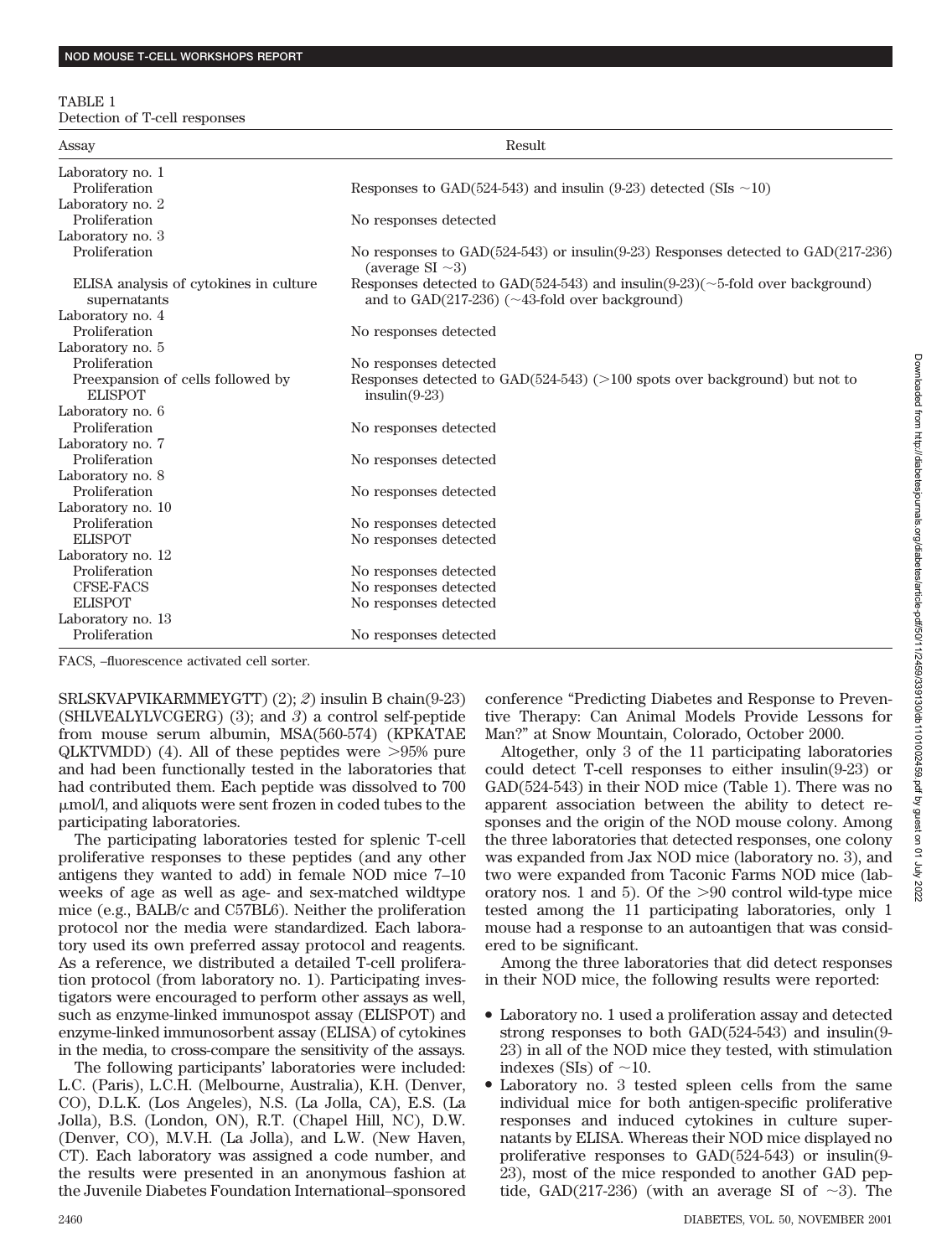cytokine assays proved to be far more sensitive. Responses to  $GAD(524-543)$  and  $insulin(9-23)$  could be clearly detected (with mean  $\gamma$ -interferon [pg/ml]  $\sim$  5-fold over background), and the response to GAD(217-236) was very strong (43-fold over background). Their NOD mice displayed very strong responses to whole GAD65 by both types of assays.

• Laboratory no. 5 did not detect any responses by proliferation. However, when the spleen cells were pre-expanded with antigen in vitro and then analyzed by ELISPOT, they found strong responses to GAD(524-543) (with -100 spot-forming colonies over background) but no significant responses to insulin(9-23).

These results left open the question of whether fundamental differences exist in the autoimmune responses of NOD mice from different colonies, or whether the divergent findings stemmed from technical differences in the assays. The results also raised further questions as to whether the appropriate peptides were tested, whether whole  $\beta$ -cell autoantigens are necessary to reliably detect autoreactive T-cell responses, and whether proliferation assays are sensitive enough to directly detect spontaneous -cell autoantigen-specific T-cell responses.

**Follow-up mini-workshop.** To help resolve these issues, a follow-up mini-workshop was carried out in which NOD mice from different colonies were tested side-by-side for proliferative T-cell responses using the protocol and reagents that had enabled detection of responses in the 1st Workshop (from laboratory no. 1). Because shipping NOD mice long distances can greatly affect their T-cell responses (unpublished observations, D.K.), it was necessary to find several NOD mouse colonies that were in close proximity so that the mice could be brought to a central testing location with minimal stress and immediately tested. Four of the laboratories participating in the 1st Workshop are located in Southern California (N.S., E.S., and M.V.H. [La Jolla] and D.L.K. [Los Angeles]) and agreed to participate in the follow-up mini-workshop.

The panel of antigens to be tested was expanded to include GAD(217-236) (also termed GADp15; EYVTLKKM REIIGWPGGSGD), HSP277 (VLGGGCALLRCIPALDSLTP ANED) (5), and whole GAD65. The batch of HL-1 media that was used had been pretested in other assays. On the day of the assay, NOD mice, or isolated spleen cells, were brought to the Sercarz laboratory and tested simultaneously for proliferative responses. The procedures were overseen by one of the investigators (D.Z.) to provide consistency in the preparation and plating of the cells.

We tested four female NOD mice 7–10 weeks of age from each colony, along with 7- to 9-week-old BALB/c mice as controls. The highest mean proliferative response was plotted as an SI. The responses from individual mice from each of the colonies were plotted (Fig. 1).

We found that NOD mice from two colonies (laboratory nos. 1 and 2) had larger-magnitude responses, and we set an SI of 3.0 as the level of a significant response. Mice from the two other laboratories (laboratory nos. 3 and 4) had lower-magnitude responses, and for these we set an SI of 2.1 as the level of a significant response. The results reveal the following:

- All of the NOD mice (16 of 16) from different colonies exhibited strong spontaneous proliferative T-cell responses to whole GAD65 (with SIs ranging from 4 to 25). We have used a separate, larger SI scale to indicate the responses to GAD65 in most of the graphs (Fig. 1). None of the control BALB/c mice responded to this GAD65 preparation. Because sufficiently pure preparations of GAD65 for T-cell characterization assays have been difficult to produce, the protocol used by the Sarvetnick laboratory to generate the GAD65 has been described in an online appendix at http://diabetes.diabetesjournals. org.
- Of the 16 NOD mice tested from the four laboratories, only 1 displayed a small but significant response to the control MSA(560-574) peptide. (Note that we have plotted the highest response at any peptide concentration, and this data point was an outlier.)
- Significant proliferative responses were detected to GAD(524-543) in 3–4 of the 4 NOD mice that were tested from each colony. Thus, spontaneous responses to GAD(524-543) can be consistently detected in NOD mice from different colonies (at the tested age range).
- NOD mice from laboratory nos. 1 and 4 also consistently displayed responses to GAD(217-236) (with 4 of 4 and 3 of 4 mice responding, respectively) and to insulin(9-23) (with 3 of 4 mice responding). However, only one, or none, of the NOD mice from laboratory nos. 2 and 3 responded to these peptides. This could be because of differences in T-cell antigen specificity, precursor pool sizes, determinant spreading patterns, or antigenpresenting cells among NOD mice from different colonies. It is also possible that the differences reflect the origin of the colonies—laboratory nos. 1 and 4 used NOD mice from Taconic Farms (which were expanded from breeders received 6 years ago or used a few weeks after delivery from Taconic Farms, respectively), whereas laboratory nos. 2 and 3 used mice that were expanded from Jax NOD breeder mice (which were received  $\sim$ 3 years ago). Finally, the lower proportion of NOD mice from laboratory nos. 2 and 3 responding to GAD(217-236) and insulin(9-23) may merely reflect that these mice were slightly younger  $(\sim 7$  weeks in age versus  $\sim$ 10 and 8 weeks in age for the mice from laboratory nos. 1 and 4, respectively), and autoimmunity may not have spread yet to these determinants as fully (6).
- Generally, the responses to GAD peptides were smaller than those to whole GAD65, which was expected because the whole antigen contains many determinants. Responses to peptides may also have been more difficult to detect as a result of determinant spreading, because the response to any particular determinant may be waxing or waning.
- Whereas the control BALB/c mice did not exhibit responses to GAD65, GAD(524-543), GAD(217-236), insulin(9-23), or MSA(560-574), they did respond to HSP277. We have not seen this before in our other studies. This response is unlikely to be caused by immunostimulatory impurities in the peptide, because many NOD mice did not respond to this peptide.

These results demonstrate that proliferation assays can be used to detect responses to both whole autoantigens and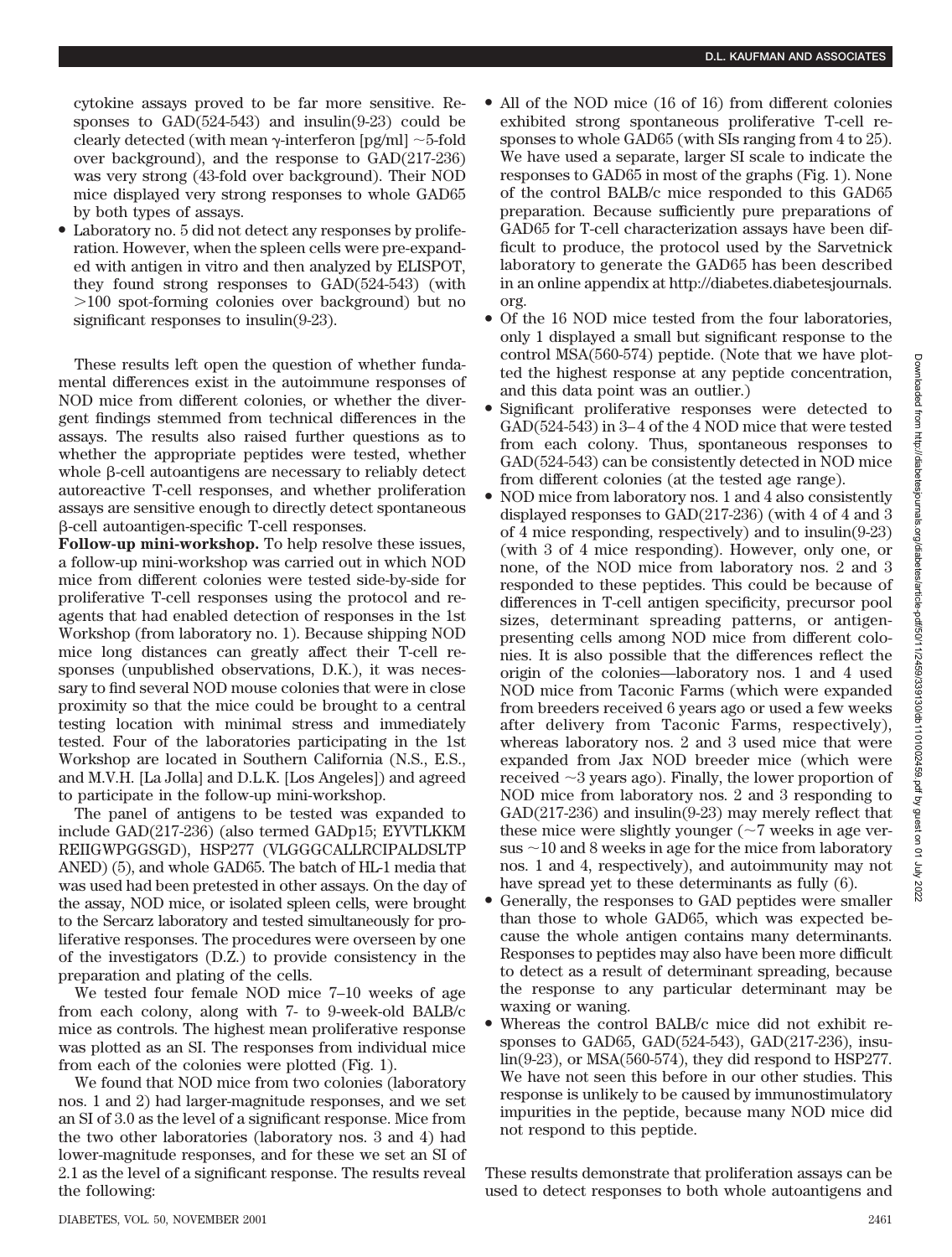

**FIG. 1. Proliferative splenic T-cell responses in individual NOD mice from different colonies. Shown are results for NOD mice from laboratories 1 (***A***), 2 (***B***), 3 (***C***), and 4 (***D***) and for the control BALB/c mice (***E***). The GAD(524-543), insulin(9-23), and MSA(560-574) peptides were from the** same batches distributed for the 1st Workshop. We tested for responses to peptides at 2, 7, and 20  $\mu$ mol/l and to whole GAD65 at 2, 10, and 20 -**g/ml. The GAD(524-543), insulin(9-23), HSP277, and MSA(560-574) peptides were added to cultures in a blinded fashion. Four NOD mice from each NOD mouse colony were tested. The highest mean response at any antigen dosage (in triplicate) was plotted as an SI for each mouse. Individual mice are represented with a symbol. Background counts (media alone) ranged from 354 to 1,833 cpm for all of the tested NOD splenic T-cells. Spleen cells from UCLA NOD mice were isolated at UCLA and transported to La Jolla [at ambient temperature] and plated 4 h later alongside cells from the other NOD mouse colonies; this appeared to cause some attrition of their responses.**

the peptides thereof. Altogether, all (16 of 16) NOD mice tested responded to whole GAD65, 13 of 16 to GAD(524- 543), 9 of 16 to GAD(217-236), 7 of 16 to insulin(9-23), and 5 of 16 to HSP277. However, the magnitude of the responses differed between NOD mouse colonies, and many of the responses were only just above the level considered to be significant. Accordingly, laboratories with NOD mice that have lower-magnitude responses may want to consider using T-cell characterization assays with greater sensitivity. It remains to be determined whether the differences between NOD mouse colony responses arose from variations in their autoantigen recognition or determinant spreading patterns, or merely from differences in the ages of the mice that were tested.

The results also suggest that technical aspects of the proliferation assay are critical to its success. Whereas proliferative T-cell responses were detected in only 1 of the 11 NOD mouse colonies tested in the 1st Workshop, proliferative responses were detected in all 4 of the NOD colonies tested in the follow-up mini-workshop. The proliferation protocol that was used in the mini-workshop is available at http://diabetes.diabetesjournals.org. It should be noted, however, that this is the reference protocol that was distributed for the 1st Workshop, and several laboratories (including laboratories that participated in the miniworkshop) had tried this protocol in the 1st Workshop and did not detect responses. Thus, subtle technical aspects (e.g., in handling splenic cells or in the choice of media) may be crucial to the success of the assay. Notably, it has taken many years to standardize autoantibody detection assays, which are less technically demanding than T-cell proliferation assays.

Finally, several workshop participants felt that proliferation assays were not preferable for detecting autoreactive T-cells, because this assay is not highly sensitive and may be affected by regulatory responses. Indeed, in the 1st